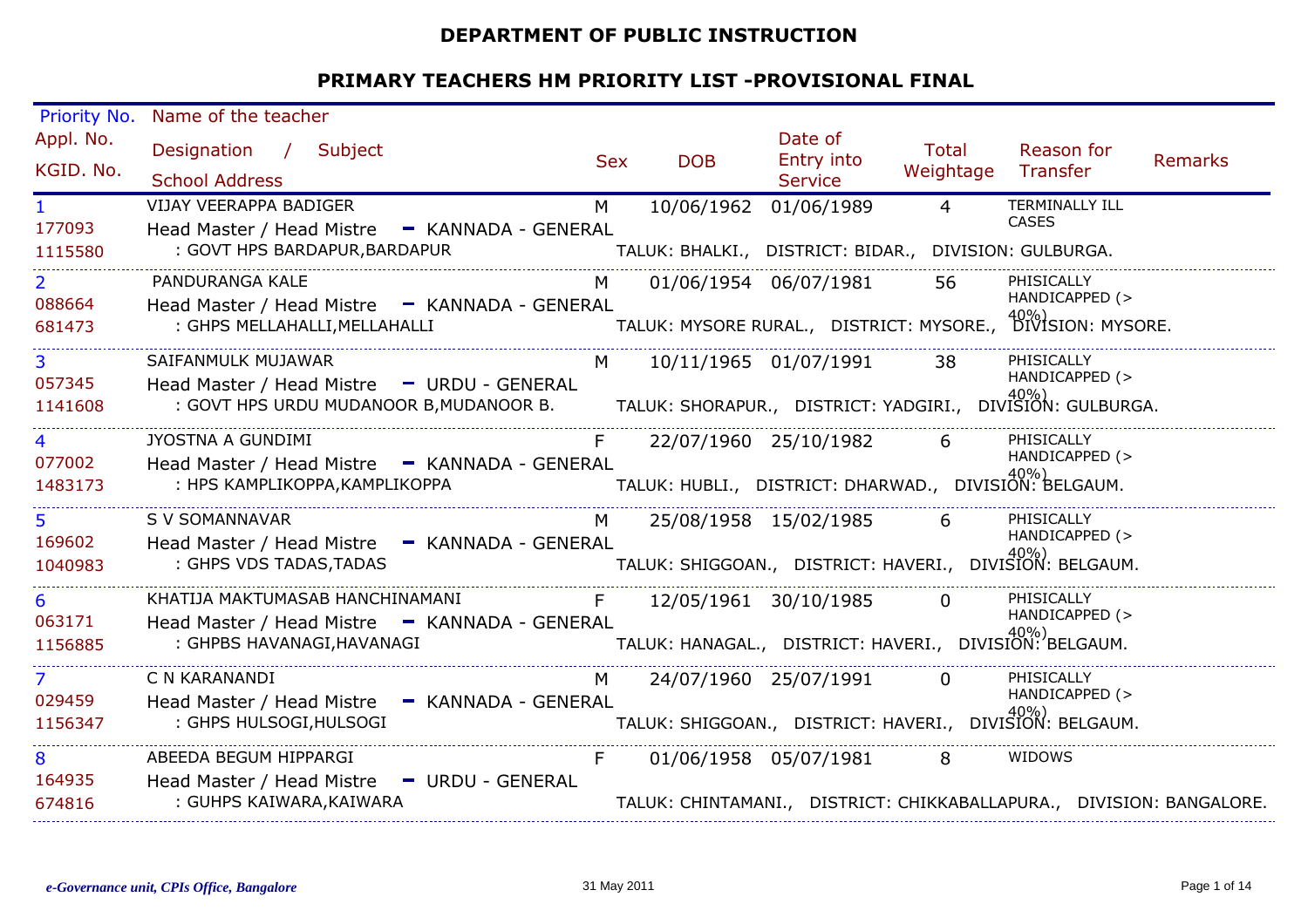| Priority No.              | Name of the teacher                                                                                                                                                                                                                                |     |            |                                                                 |                           |                                                                                                 |                |
|---------------------------|----------------------------------------------------------------------------------------------------------------------------------------------------------------------------------------------------------------------------------------------------|-----|------------|-----------------------------------------------------------------|---------------------------|-------------------------------------------------------------------------------------------------|----------------|
| Appl. No.<br>KGID. No.    | Designation / Subject<br><b>School Address</b>                                                                                                                                                                                                     | Sex | <b>DOB</b> | Date of<br>Entry into<br><b>Service</b>                         | <b>Total</b><br>Weightage | Reason for<br>Transfer                                                                          | <b>Remarks</b> |
| 9<br>085629               | SAHEERBANU M JAGIRDAR<br>Head Master / Head Mistre - URDU - GENERAL                                                                                                                                                                                | F   | 12/06/1963 | 05/07/1993                                                      | $\Omega$                  | WIDOWS                                                                                          |                |
| 1202827                   | : GHPUGS NO 1 GADAG, WARD NO 33                                                                                                                                                                                                                    |     |            |                                                                 |                           | TALUK: GADAG CITY., DISTRICT: GADAG., DIVISION: BELGAUM.                                        |                |
| 10 <sup>°</sup><br>239192 | AKKAMATHADEVI RAJSHEKHARYY HIREMATH                                                                                                                                                                                                                | F   |            | 04/07/1955 02/01/1981 37                                        |                           | <b>HUSBAND AND</b><br>WIFE BOTH IN                                                              |                |
| 746978                    | Head Master / Head Mistre - KANNADA - GENERAL<br>: GOVT HPS ADAGAL, ADAGAL                                                                                                                                                                         |     |            |                                                                 |                           | -<br>  TALUK: BADAMI.,   DISTRICT: BAGALKOT.,   DIVISION: BELGAUM.                              |                |
| 11 <sup>1</sup><br>102114 | FAHMIDA H SATAREKAR<br>Head Master / Head Mistre - URDU - GENERAL                                                                                                                                                                                  |     |            | 05/06/1971 30/08/1994 27                                        |                           | <b>HUSBAND AND</b><br>WIFE BOTH IN                                                              |                |
| 1417960                   | : GOVT UGHPS GUDUR SC, GUDUR                                                                                                                                                                                                                       |     |            |                                                                 |                           |                                                                                                 |                |
| 12 <sup>2</sup>           | SHANTA SONSINGH CHAVAN                                                                                                                                                                                                                             | F   |            | 25/02/1963 06/07/1985 18                                        |                           | <b>HUSBAND AND</b><br>WIFE BOTH IN                                                              |                |
| 243518<br>233941          | Head Master / Head Mistre - KANNADA - GENERAL<br>: H P K S PRADANI, PRADHANI                                                                                                                                                                       |     |            | -RAL<br>TALUK: JOIDA.,   DISTRICT: SIRSI.,   DIVISION: BELGAUM. |                           |                                                                                                 |                |
| 13 <sup>7</sup>           | KAMALAVVA MARUTI KUGATE                                                                                                                                                                                                                            | F   |            | 03/04/1965 11/03/1989 16                                        |                           | <b>HUSBAND AND</b><br>WIFE BOTH IN                                                              |                |
| 040317<br>1030438         | Head Master / Head Mistre - KANNADA - GENERAL<br>المستخدم بين المستخدم بين المستخدم المستخدم المستخدم المستخدم بين المستخدم بين المستخدم بين المستخدم بين المست<br>GOVERNMENT TALUK: MOLAKALMUR.,  DISTRICT: CHITRADURGA.,  DIVISION: BANGALORE. . |     |            |                                                                 |                           |                                                                                                 |                |
| 14                        | SHAVITRI HANUMANTAPPA UMACHAGI F                                                                                                                                                                                                                   |     |            | 01/06/1969 26/09/1989 16                                        |                           | <b>HUSBAND AND</b><br>WIFE BOTH IN                                                              |                |
| 235288<br>1155254         | Head Master / Head Mistre - KANNADA - GENERAL<br>(SHIRABADAGI L T)                                                                                                                                                                                 |     |            |                                                                 |                           |                                                                                                 |                |
| 15                        | <b>BHASKAR</b>                                                                                                                                                                                                                                     | M   |            | 01/08/1958 08/11/1984 14                                        |                           | <b>HUSBAND AND</b><br>WIFE BOTH IN                                                              |                |
| 017987<br>1142879         | Head Master / Head Mistre - KANNADA - GENERAL                                                                                                                                                                                                      |     |            |                                                                 |                           |                                                                                                 |                |
| 16                        | SAYEEDA BEGUM I PATHAN                                                                                                                                                                                                                             | F.  |            | 24/08/1958 02/11/1978 8                                         |                           | <b>HUSBAND AND</b>                                                                              |                |
| 091696<br>631965          | Head Master / Head Mistre - URDU - GENERAL<br>: GHPUGS NO1 RANEBENNUR, RANEBENNUR WARD<br>NO 19                                                                                                                                                    |     |            |                                                                 |                           | WIFE BOTH IN<br><b>GOVERNMENT</b><br>TALUK: RANNEBENNUR., DISTRICT: HAVERI., DIVISION: BELGAUM. |                |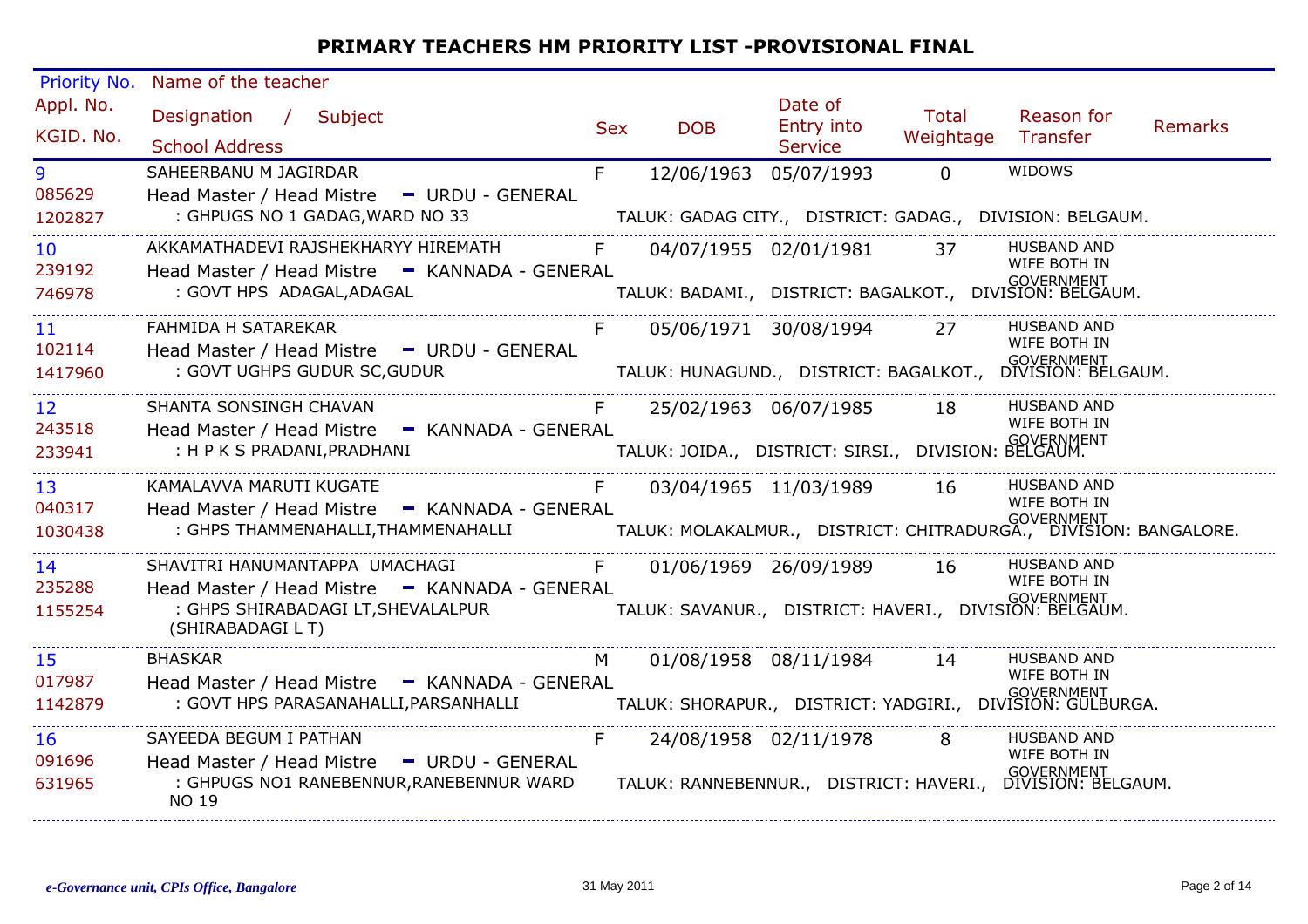| Priority No.                         | Name of the teacher                                                                                                                                                                                                                   |            |                         |                                                                      |                    |                                                                                                      |                |
|--------------------------------------|---------------------------------------------------------------------------------------------------------------------------------------------------------------------------------------------------------------------------------------|------------|-------------------------|----------------------------------------------------------------------|--------------------|------------------------------------------------------------------------------------------------------|----------------|
| Appl. No.<br>KGID. No.               | Designation / Subject<br><b>School Address</b>                                                                                                                                                                                        | <b>Sex</b> | <b>DOB</b>              | Date of<br>Entry into<br><b>Service</b>                              | Total<br>Weightage | Reason for<br>Transfer                                                                               | <b>Remarks</b> |
| 17 <sup>7</sup><br>095911<br>665291  | SMT BHARATI HANUMANT NAIK<br>Head Master / Head Mistre - KANNADA - GENERAL<br>: H P S CHINNAPUR, ARBAIL                                                                                                                               | F          | 20/03/1960 27/07/1981   | GOVERNMENT<br>TALUK: YELLAPUR., DISTRICT: SIRSI., DIVISION: BELGAUM. | $\overline{8}$     | <b>HUSBAND AND</b><br>WIFE BOTH IN                                                                   |                |
| 18<br>062920<br>876075               | JEEVANASAB NABHISAB HUYILAGOL<br>Head Master / Head Mistre - KANNADA - GENERAL<br>: GHPS INAMYELLAPUR, INAMYELLAPUR<br>. TALUK: HANAGAL., DISTRICT: HAVERI., DIVISION: BELGAUM. TALUK: HANAGAL., DISTRICT: HAVERI., DIVISION: BELGAUM | M          |                         | 01/05/1956 21/10/1982                                                | 6                  | <b>HUSBAND AND</b><br>WIFE BOTH IN                                                                   |                |
| 19<br>118412<br>1162234              | <b>KUMAR S BHAJANTRI</b><br>Head Master / Head Mistre - KANNADA - GENERAL                                                                                                                                                             | M          |                         | 22/07/1962 05/08/1989 6                                              |                    | <b>HUSBAND AND</b><br>WIFE BOTH IN                                                                   |                |
| 20<br>095796<br>193872               | <b>ANIL SHINDHE</b><br>Head Master / Head Mistre - URDU - GENERAL<br>: GUPS, MADANNURU, MADANNURU                                                                                                                                     | M          |                         | 01/06/1969 17/11/1999 6                                              |                    | <b>HUSBAND AND</b><br>WIFE BOTH IN<br>TALUK: PUTTUR., DISTRICT: DAKSHINA KANNADA., DIVISION: MYSORE. |                |
| 21<br>074735<br>633346               | MOHAMMADHAYAT DAUDSAHEB KAMATAGI<br>Head Master / Head Mistre - URDU - GENERAL<br>: GHPUS SAVANUR, SAVANUR WARD NO 4                                                                                                                  |            | M 16/05/1962 20/10/1982 | TALUK: SAVANUR., DISTRICT: HAVERI., DIVISION: BELGAUM.               | 5 <sup>1</sup>     | <b>HUSBAND AND</b><br>WIFE BOTH IN                                                                   |                |
| 22 <sub>2</sub><br>090754<br>1177139 | JAGANNATH M NAYAK<br>Head Master / Head Mistre - KANNADA - GENERAL<br>: CRC, KARAGAL, CRC, KARAGAL                                                                                                                                    | M          |                         | 08/01/1966 12/11/1990                                                | $\Omega$           | HUSBAND AND<br>WIFE BOTH IN<br>-<br>TALUK: SAGAR.,   DISTRICT: SHIMOGA.,   DIVISION: BANGALORE.      |                |
| 23<br>042284<br>761239               | BASAPPA BASAGULEPPA JAYI<br>Head Master / Head Mistre<br>- KANNADA - GENERAL<br>: K.L.P.S., PUDKALKATTI                                                                                                                               | M          | 01/08/1961 22/09/1982   | -<br>TALUK: GOKAK.,   DISTRICT: CHIKKODI.,   DIVISION: BELGAUM.      |                    | HUSBAND OR<br>WIFE IN                                                                                |                |
| 24<br>091717<br>1170768              | T P SWAMY<br>Head Master / Head Mistre - KANNADA - GENERAL<br>: G H P SCHOOL THALTHARESHETALLI, THALTHARE<br><b>SHETALLI</b>                                                                                                          | M          |                         | 06/02/1963 01/08/1991                                                | 6                  | <b>HUSBAND OR</b><br>WIFF IN<br>_<br>TALUK: SOMAVARPET.,   DISTRICT: KODAGU.,   DIVISION: MYSORE.    |                |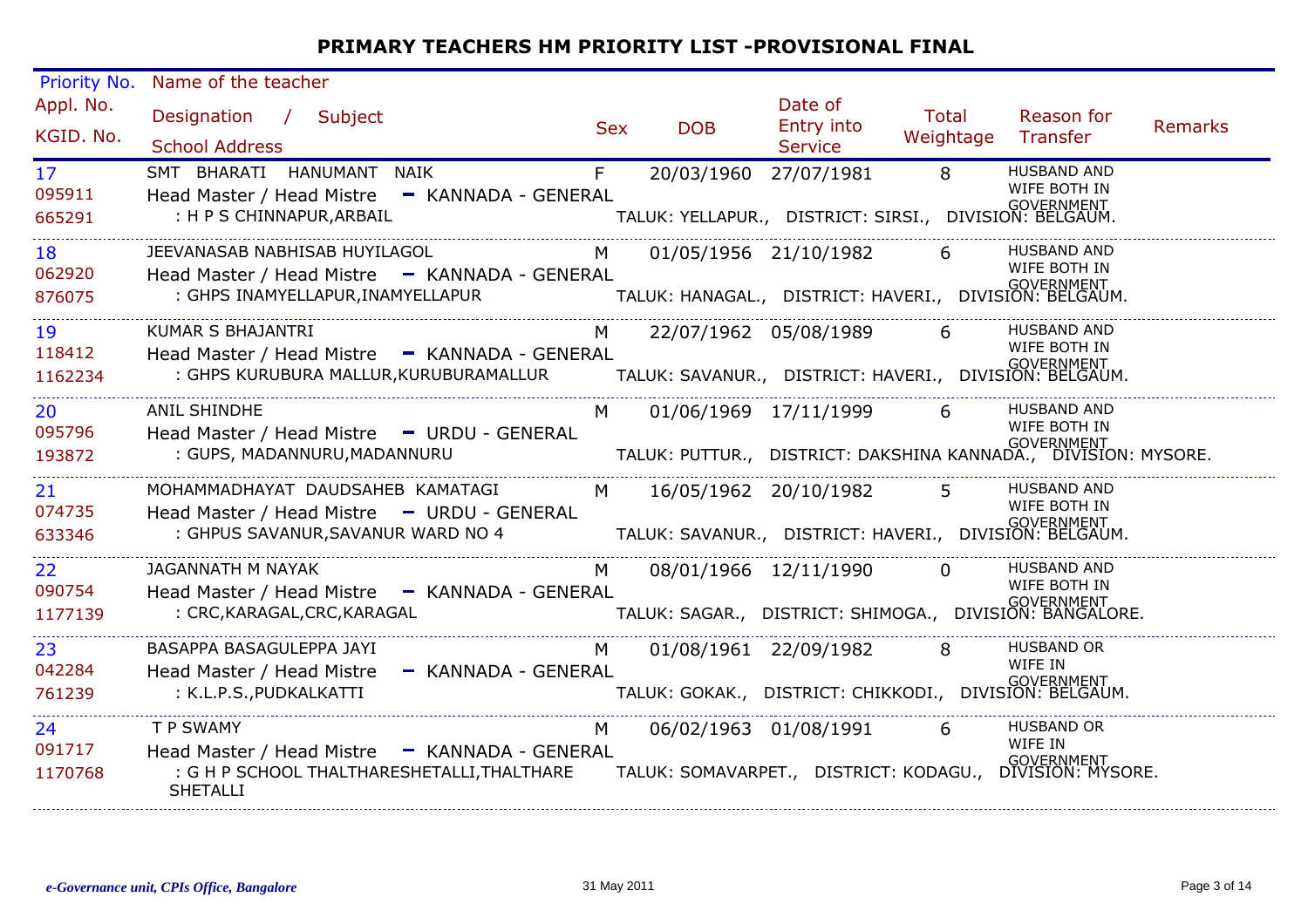| Priority No.           | Name of the teacher                                                        |                |                         |                                                                   |                             |                                                                           |                |
|------------------------|----------------------------------------------------------------------------|----------------|-------------------------|-------------------------------------------------------------------|-----------------------------|---------------------------------------------------------------------------|----------------|
| Appl. No.<br>KGID. No. | Designation / Subject<br><b>School Address</b>                             | <b>Sex</b>     | <b>DOB</b>              | Date of<br>Entry into<br>Service                                  | Total<br>Weightage Transfer | Reason for                                                                | <b>Remarks</b> |
| 25 <sub>2</sub>        | RANGAPPA HANUMAPPA SHANKARNHALLI                                           | M              |                         | 01/06/1961 09/11/1999                                             | $6\overline{6}$             | <b>HUSBAND OR</b>                                                         |                |
| 023408<br>1770023      | Head Master / Head Mistre - KANNADA - GENERAL<br>: GHPS HARE KOPPA, NEJJUR |                |                         | TALUK: SIDDAPUR., DISTRICT: SIRSI., DIVISION: BELGAUM.            |                             | WIFE IN                                                                   |                |
| 26                     | BASAPPA NINGAPPA DIGGAVI                                                   |                | M 15/10/1963 01/06/1989 |                                                                   |                             | HUSBAND OR                                                                |                |
| 003344                 | Head Master / Head Mistre - KANNADA - GENERAL                              |                |                         |                                                                   |                             | WIFE IN                                                                   |                |
| 1118319                | : GOVT HPS EKLARA, EKLARA                                                  |                |                         | -<br>TALUK: AURAD.,    DISTRICT:  BIDAR.,    DIVISION:  GULBURGA. |                             |                                                                           |                |
| 27 <sub>2</sub>        | HEMACHANDRA SUKRU PATGAR                                                   | M              |                         | 12/08/1969 04/07/1991                                             | $\overline{4}$              | <b>HUSBAND OR</b>                                                         |                |
| 058929                 | Head Master / Head Mistre - KANNADA - GENERAL                              |                |                         |                                                                   |                             | WIFE IN                                                                   |                |
| 1224994                | : GOVT HPS DEVARHALLI, DEVARHALLI                                          |                |                         |                                                                   |                             | GOVERNMENT<br>TALUK: YADGIR.,   DISTRICT: YADGIRI.,   DIVISION: GULBURGA. |                |
| 28                     | SHAKEELAHMED R PATEL                                                       | M              |                         | 01/06/1965 12/08/1994 4                                           |                             | <b>HUSBAND OR</b>                                                         |                |
| 246280                 | Head Master / Head Mistre - URDU - GENERAL                                 |                |                         |                                                                   |                             | WIFE IN                                                                   |                |
| 1336325                | : GOVT UBS KERUR, KERUR WARD NO.6                                          |                |                         |                                                                   |                             | COVERNMENT<br>TALUK: BADAMI., DISTRICT: BAGALKOT., DIVISION: BELGAUM.     |                |
| 29                     | MOHAMMED IRFAN H SOUDAGAR                                                  | M <sub>N</sub> |                         | 01/06/1972 01/10/1994 2                                           |                             | <b>HUSBAND OR</b>                                                         |                |
| 131157                 | Head Master / Head Mistre - URDU - GENERAL                                 |                |                         |                                                                   |                             | WIFE IN                                                                   |                |
| 1332484                | : GOVT UBS JALIHAL, JALIHAL                                                |                |                         |                                                                   |                             | TALUK: BADAMI.,   DISTRICT: BAGALKOT.,   DIVISION: BELGAUM.               |                |
| 30                     | <b>V R KHANADALE</b>                                                       | F              |                         | 05/09/1961 16/07/1981 58                                          |                             | <b>OTHER CASES</b>                                                        |                |
| 097426                 | Head Master / Head Mistre - KANNADA - GENERAL                              |                |                         |                                                                   |                             | <b>WOMEN</b>                                                              |                |
| 761076                 | : K.H.P.S., HANCHINAL                                                      |                |                         |                                                                   |                             | TALUK: HUKKERI., DISTRICT: CHIKKODI., DIVISION: BELGAUM.                  |                |
| 31                     | <b>SHOBHA</b>                                                              |                |                         | 15/04/1968 09/03/1989                                             | 39.5                        | OTHER CASES                                                               |                |
| 023338                 | Head Master / Head Mistre - KANNADA - GENERAL                              |                |                         |                                                                   |                             | <b>WOMEN</b>                                                              |                |
| 1125318                | : GLPS UJJANAKUNTE, UJJANAKUNTE                                            |                |                         |                                                                   |                             |                                                                           |                |
| 32                     | RENUKABAI                                                                  | F.             |                         | 01/01/1963 03/04/1989 38                                          |                             | OTHER CASES                                                               |                |
| 086854                 | Cluster Resource Person ( - KANNADA - GENERAL                              |                |                         |                                                                   |                             | <b>WOMEN</b>                                                              |                |
| 1136915                | : CRC,ADAKI,CRC,ADAKI                                                      |                |                         |                                                                   |                             | TALUK: SEDAM., DISTRICT: GULBARGA., DIVISION: GULBURGA.                   |                |
| 33                     | MAIMUNA NISARAHMAD NAGUR                                                   | $F -$          |                         | 25/11/1955 22/11/1982 35                                          |                             | <b>OTHER CASES</b>                                                        |                |
| 013592                 | Head Master / Head Mistre - URDU - GENERAL                                 |                |                         |                                                                   |                             | <b>WOMEN</b>                                                              |                |
| 634137                 | : GHPUBS KARGUDARI, KARAGUDARI LT                                          |                |                         | TALUK: HANAGAL., DISTRICT: HAVERI., DIVISION: BELGAUM.            |                             |                                                                           |                |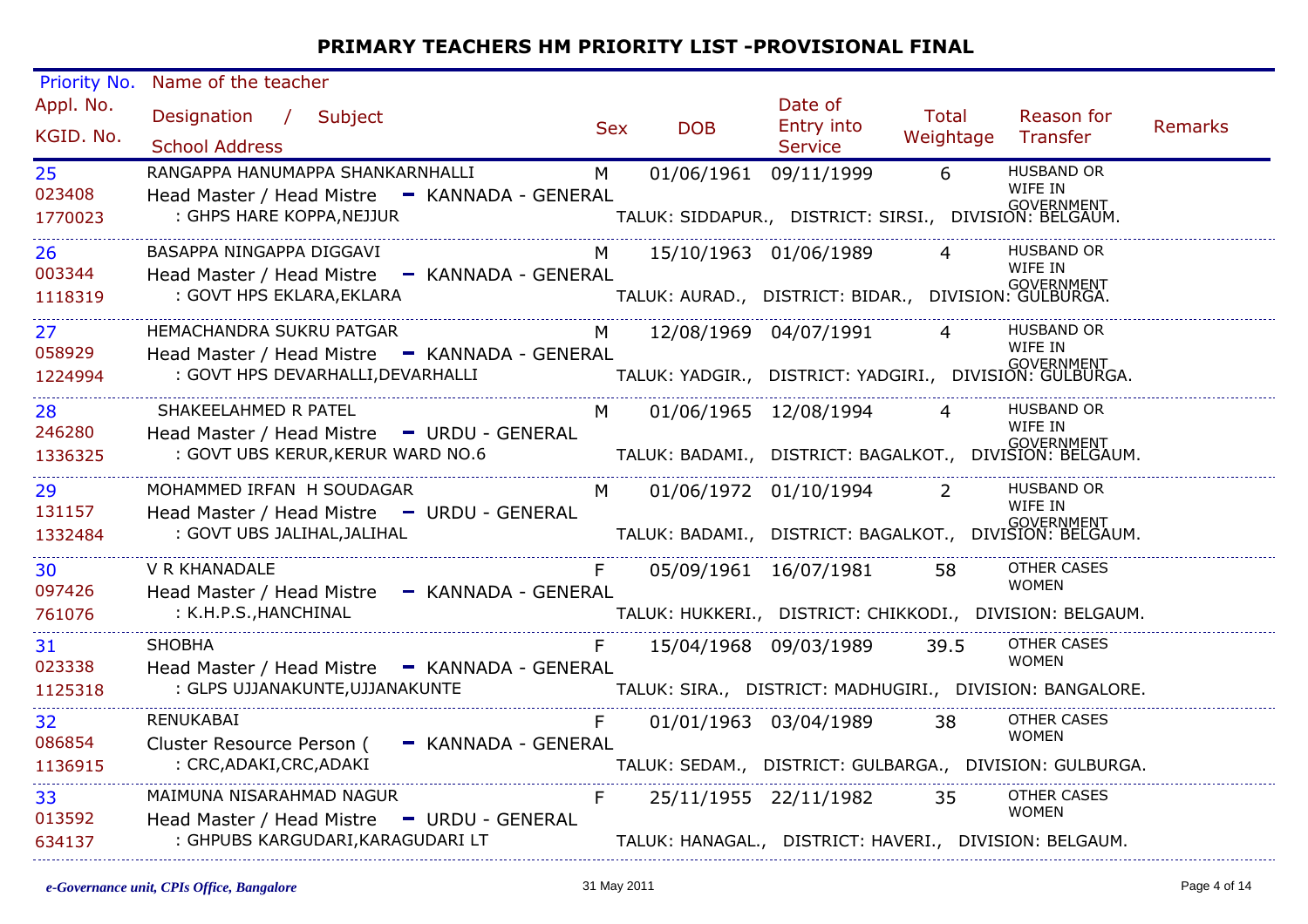| Priority No.            | Name of the teacher                                                                                                                                                          |            |                                                                                 |                                  |                    |                                                                                                   |                |
|-------------------------|------------------------------------------------------------------------------------------------------------------------------------------------------------------------------|------------|---------------------------------------------------------------------------------|----------------------------------|--------------------|---------------------------------------------------------------------------------------------------|----------------|
| Appl. No.<br>KGID. No.  | Designation / Subject<br><b>School Address</b>                                                                                                                               | <b>Sex</b> | <b>DOB</b>                                                                      | Date of<br>Entry into<br>Service | Total<br>Weightage | Reason for<br>Transfer                                                                            | <b>Remarks</b> |
| 34<br>074660<br>1668075 | SHARADABAI BHIMAPPA SHIRAGUPPI<br>Head Master / Head Mistre - KANNADA - GENERAL<br>: GHPS TAVARAMARALAHALLI, TAVARAMALLIHALLI                                                | F          | 01/06/1965 01/06/1990<br>TALUK: SAVANUR., DISTRICT: HAVERI., DIVISION: BELGAUM. |                                  | 12                 | <b>OTHER CASES</b><br><b>WOMEN</b>                                                                |                |
| 35<br>240295<br>645822  | JAYASHREE S WARANAKODI<br>Head Master / Head Mistre - KANNADA - GENERAL<br>: GOVT HPS DANGANAYAK TANDA, GOGI PETH                                                            |            |                                                                                 | 20/07/1957 31/12/1980            | $8 -$              | <b>OTHER CASES</b><br><b>WOMEN</b><br>TALUK: SHAHAPUR., DISTRICT: YADGIRI., DIVISION: GULBURGA.   |                |
| 36<br>147714<br>162265  | <b>SARSWATI B BELLI</b><br>Head Master / Head Mistre - KANNADA - GENERAL<br>: GHPS CHIKKALEKKIHAL,CHIKKALEKKIHAL TALUK: LINGASUGUR., DISTRICT: RAICHUR., DIVISION: GULBURGA. |            | 21/07/1966 01/06/1989                                                           |                                  | 8                  | <b>OTHER CASES</b><br><b>WOMEN</b>                                                                |                |
| 37<br>006930<br>486319  | N R SHARADA<br>Head Master / Head Mistre - KANNADA - GENERAL<br>: CRC, KANAGALA, CRC, KANAGALA                                                                               |            |                                                                                 | 07/10/1958 16/11/1978            | 6                  | <b>OTHER CASES</b><br><b>WOMEN</b>                                                                |                |
| 38<br>210542<br>763268  | KALAVATI V SHIRAHATTI<br>Head Master / Head Mistre - KANNADA - GENERAL<br>: GHPS BALAMBEED, BALAMBEED                                                                        |            | TALUK: HANAGAL., DISTRICT: HAVERI., DIVISION: BELGAUM.                          | 19/09/1960 20/02/1985            | 6                  | OTHER CASES<br><b>WOMEN</b>                                                                       |                |
| 39<br>002598<br>1115875 | AAMINA SULTANA<br>Head Master / Head Mistre - URDU - GENERAL<br>: GOVT UBHPS HIPPARGI,HIPPARGI                                                                               |            |                                                                                 | 10/01/1968 01/06/1989            | 6                  | <b>OTHER CASES</b><br><b>WOMEN</b><br>TALUK: JAMAKHANDI., DISTRICT: BAGALKOT., DIVISION: BELGAUM. |                |
| 40<br>214750<br>730064  | <b>RITAMARY S SOUZA</b><br>Head Master / Head Mistre - KANNADA - GENERAL<br>: K.H.P.S., NAVALIHAL                                                                            |            | 04/11/1955 16/02/1985                                                           |                                  | $\overline{4}$     | <b>OTHER CASES</b><br><b>WOMEN</b><br>TALUK: CHIKODI., DISTRICT: CHIKKODI., DIVISION: BELGAUM.    |                |
| 41<br>229936<br>735748  | <b>BOMMAYYA G NAYAK</b><br>Head Master / Head Mistre - KANNADA - GENERAL<br>: H P S SULAGARA, SULAGAR                                                                        | M          | 22/07/1959 22/09/1982<br>TALUK: YELLAPUR., DISTRICT: SIRSI., DIVISION: BELGAUM. |                                  | 54                 | OTHER CASES MEN                                                                                   |                |
| 42<br>009985<br>633740  | VENKAPPA HANAMAPPA HALAGALI<br>Head Master / Head Mistre - KANNADA - GENERAL<br>: GHPS DODDUR, DODDUR                                                                        | M          | TALUK: SHIRHATTI., DISTRICT: GADAG., DIVISION: BELGAUM.                         | 01/06/1961 25/10/1982            | 51                 | OTHER CASES MEN                                                                                   |                |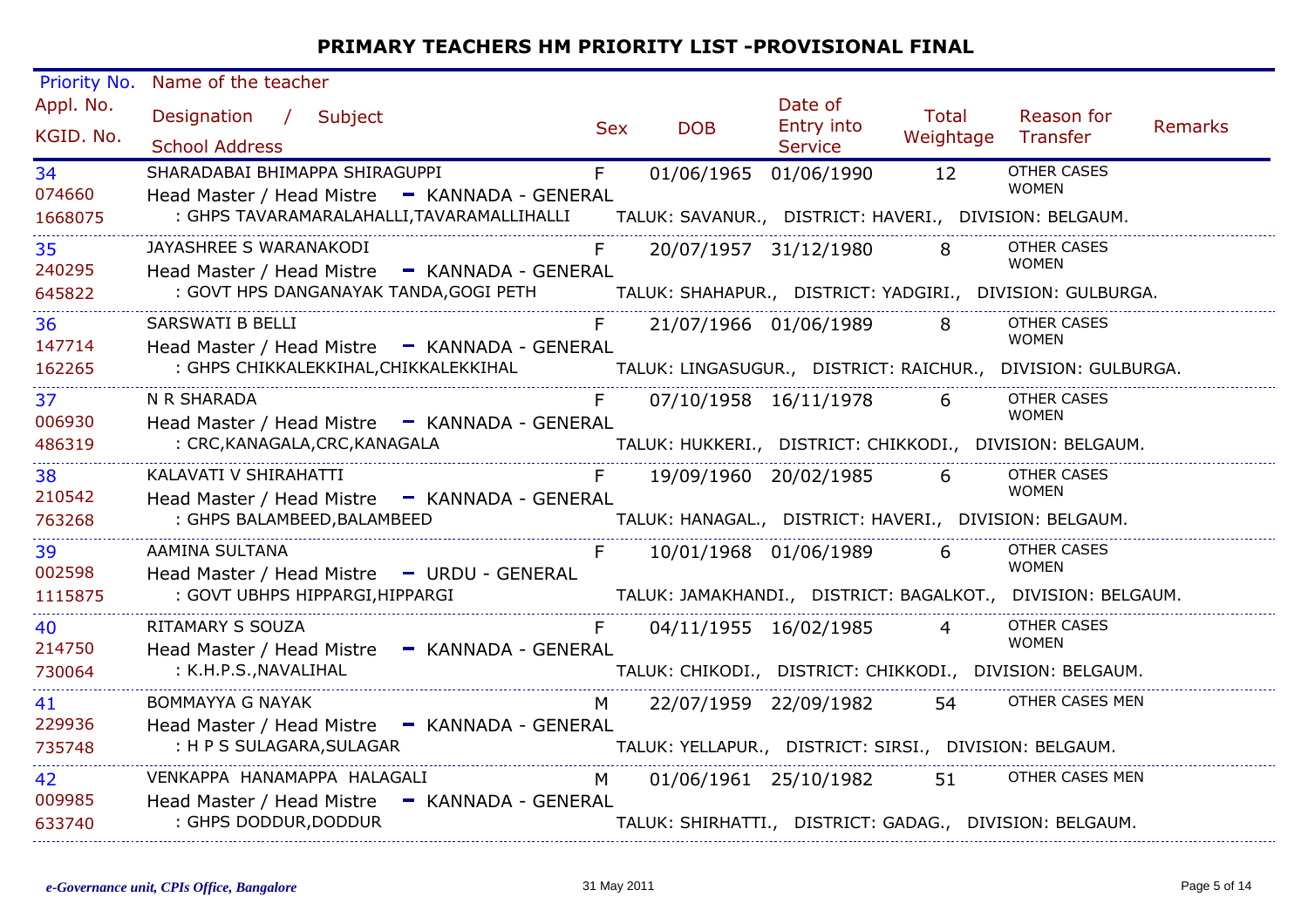| Priority No.            | Name of the teacher                                                                                                                                                          |            |                       |                                                        |                           |                                                                              |                |
|-------------------------|------------------------------------------------------------------------------------------------------------------------------------------------------------------------------|------------|-----------------------|--------------------------------------------------------|---------------------------|------------------------------------------------------------------------------|----------------|
| Appl. No.<br>KGID. No.  | Designation / Subject<br><b>School Address</b>                                                                                                                               | <b>Sex</b> | <b>DOB</b>            | Date of<br>Entry into<br><b>Service</b>                | <b>Total</b><br>Weightage | Reason for<br>Transfer                                                       | <b>Remarks</b> |
| 43<br>060266<br>735237  | RAMESH TIMMANNA BHAT<br>Head Master / Head Mistre - KANNADA - GENERAL<br>: H P S ILEHALLI, ILEHALLI                                                                          | M          | 22/07/1963 01/06/1985 | TALUK: YELLAPUR., DISTRICT: SIRSI., DIVISION: BELGAUM. | 50                        | OTHER CASES MEN                                                              |                |
| 44<br>245526<br>916486  | MAHADEV KADAPPA UPPAR<br>Head Master / Head Mistre - KANNADA - GENERAL<br>: K.H.P.S., DURDUNDI                                                                               | M          |                       | 01/05/1963 25/06/1985                                  | 48                        | OTHER CASES MEN<br>TALUK: MUDALGI., DISTRICT: CHIKKODI., DIVISION: BELGAUM.  |                |
| 45<br>174289<br>1140865 | SANGANAGOUDA N GOUDAR<br>Head Master / Head Mistre - KANNADA - GENERAL<br>: GOVT HPS KOLIHALL, KOLIHAL                                                                       | M          |                       | 10/06/1966 10/08/1990                                  | 40                        | OTHER CASES MEN<br>TALUK: SHORAPUR., DISTRICT: YADGIRI., DIVISION: GULBURGA. |                |
| 46<br>227558<br>1141887 | SIDDAPPA B GUNDALLI<br>Head Master / Head Mistre - KANNADA - GENERAL<br>: GOVT HPS SADAB, SADAB                                                                              | M          |                       | 01/06/1969 29/10/1990 38                               |                           | OTHER CASES MEN<br>TALUK: SHORAPUR., DISTRICT: YADGIRI., DIVISION: GULBURGA. |                |
| 47<br>068325<br>1886987 | SURESH MALUMUKRI<br>Head Master / Head Mistre - KANNADA - GENERAL<br>: H P S HUNSETTIKOPPA YELLAPUR,MADNUR                                                                   | M          | 01/09/1968 03/06/1993 | TALUK: YELLAPUR., DISTRICT: SIRSI., DIVISION: BELGAUM. | 34                        | OTHER CASES MEN                                                              |                |
| 48<br>031991<br>1902014 | SARVAR KASHIMSAB<br>Head Master / Head Mistre - KANNADA - GENERAL<br>: GOVT HPS HADANOOR, HADANOOR                                                                           | M          |                       | 22/10/1960 04/08/1993                                  | 32                        | OTHER CASES MEN<br>TALUK: SHORAPUR., DISTRICT: YADGIRI., DIVISION: GULBURGA. |                |
| 49<br>168532<br>1887094 | NARASINHA NARAYAN VANDIGE<br>Head Master / Head Mistre - KANNADA - GENERAL<br>: G H.P.S.INDOOR, INDOOR                                                                       | M          |                       | 18/03/1971 23/06/1994 32                               |                           | OTHER CASES MEN<br>TALUK: MUNDAGOD., DISTRICT: SIRSI., DIVISION: BELGAUM.    |                |
| 50<br>076496<br>1466554 | SHANKAR DHANASING RATHOD<br>Cluster Resource Person ( - KANNADA - GENERAL<br>: GH P S NAGASHETTIKOPPA, NAGESHETTIKOPPA TALUK: HALIYAL., DISTRICT: SIRSI., DIVISION: BELGAUM. | M          |                       | 01/06/1967 26/12/1996                                  | 26                        | OTHER CASES MEN                                                              |                |
| 51<br>012283<br>1769688 | MANJANGOUDA DODDFAKKEERAGOUDA PATIL<br>Head Master / Head Mistre - KANNADA - GENERAL<br>: G H P S UGGINKERI, UGGINKERI                                                       | M l        |                       | 01/07/1967 24/11/1999                                  | 20                        | OTHER CASES MEN<br>TALUK: MUNDAGOD., DISTRICT: SIRSI., DIVISION: BELGAUM.    |                |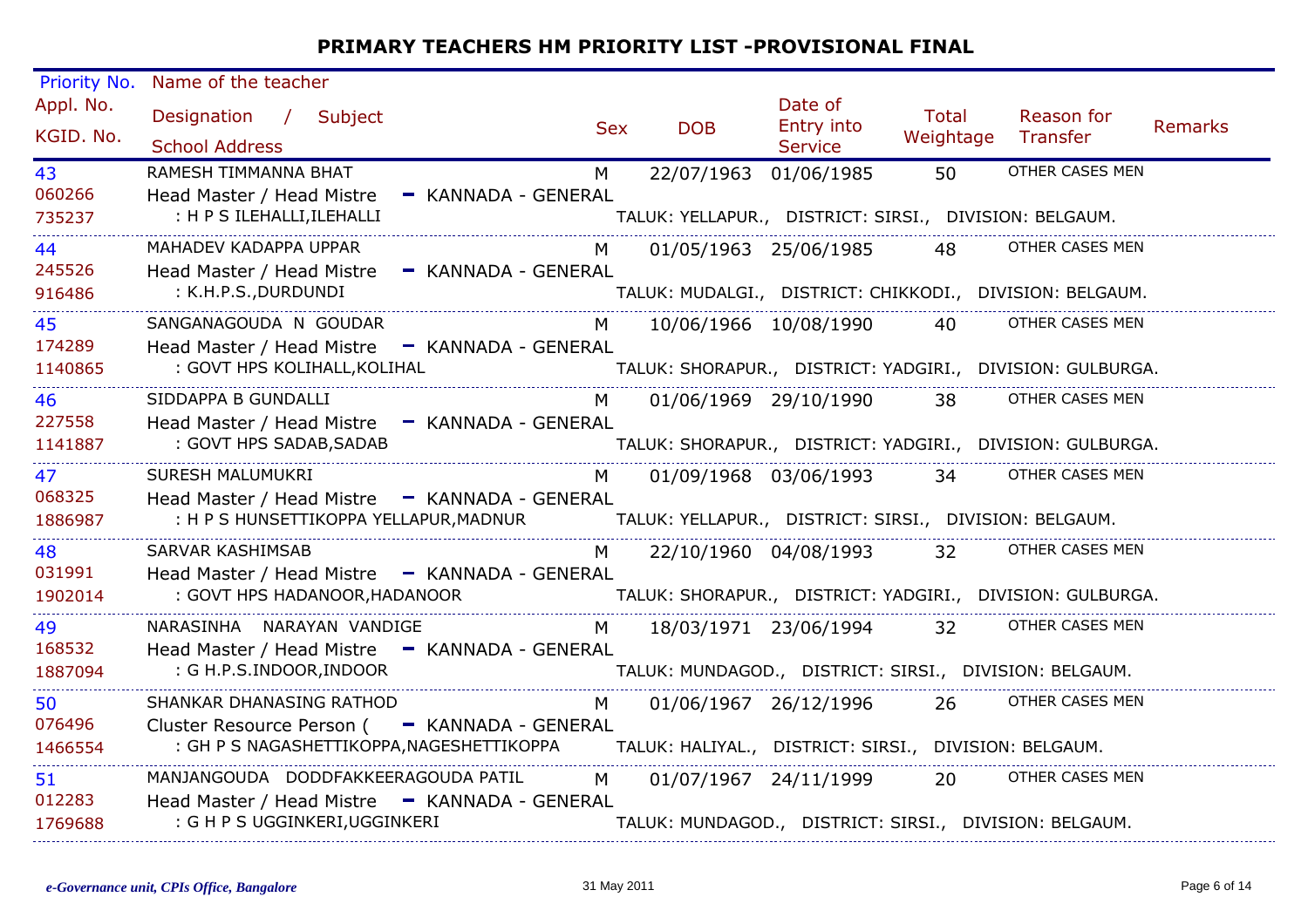| Priority No.            | Name of the teacher                                                                                                       |            |                                                                                 |                                         |                           |                                                                                   |                |
|-------------------------|---------------------------------------------------------------------------------------------------------------------------|------------|---------------------------------------------------------------------------------|-----------------------------------------|---------------------------|-----------------------------------------------------------------------------------|----------------|
| Appl. No.<br>KGID. No.  | Designation / Subject<br><b>School Address</b>                                                                            | <b>Sex</b> | <b>DOB</b>                                                                      | Date of<br>Entry into<br><b>Service</b> | <b>Total</b><br>Weightage | Reason for<br>Transfer                                                            | <b>Remarks</b> |
| 52<br>022769<br>514997  | VASANT ADIVEPPA SINGYAGOL<br>Head Master / Head Mistre - KANNADA - GENERAL<br>: K.H.P.B.S., YAMKANMARDI                   | M          | 01/06/1953 14/11/1977                                                           |                                         | 18                        | OTHER CASES MEN<br>TALUK: HUKKERI., DISTRICT: CHIKKODI., DIVISION: BELGAUM.       |                |
| 53<br>122272<br>1199295 | KHEMANNA LAXAPPA LAMANI<br>Head Master / Head Mistre - KANNADA - GENERAL<br>: H P S MUNJUGUNI, MANJAGUNI                  | M          | TALUK: SIRSI., DISTRICT: SIRSI., DIVISION: BELGAUM.                             | 01/06/1962 04/11/1992                   | 18                        | OTHER CASES MEN                                                                   |                |
| 54<br>059948<br>480652  | BHEEMANAGOUDA HANAMAGOUDA BHEEMANAGOUDRA M<br>Head Master / Head Mistre - KANNADA - GENERAL<br>: GHPBS YALVATTI, YALVATTI |            | 22/07/1957 05/11/1979<br>TALUK: HANAGAL., DISTRICT: HAVERI., DIVISION: BELGAUM. |                                         | 16                        | OTHER CASES MEN                                                                   |                |
| 55<br>107717<br>748361  | BAPU NINGAPPA LAMANI<br>Head Master / Head Mistre - KANNADA - GENERAL<br>: GHPS AGUMBE, TALLURU                           | M          |                                                                                 | 20/06/1959 14/02/1985                   | 16                        | OTHER CASES MEN<br>TALUK: THIRTHAHALLI., DISTRICT: SHIMOGA., DIVISION: BANGALORE. |                |
| 56<br>066424<br>1156193 | KESHAV BASAPPA DODAMANI<br>Head Master / Head Mistre - KANNADA - GENERAL<br>: GHPS SHINGAPUR, SINGAPUR                    | M          | 01/06/1970 01/06/1990                                                           |                                         | 16                        | OTHER CASES MEN<br>TALUK: SHIGGOAN., DISTRICT: HAVERI., DIVISION: BELGAUM.        |                |
| 57<br>134290<br>585087  | VEERAPPA KENCHANNAVAR<br>Head Master / Head Mistre - KANNADA - GENERAL<br>: GHPS MITTALAKOD, MITTALKOD                    | M          |                                                                                 | 01/07/1953 03/11/1978                   | 14                        | OTHER CASES MEN<br>TALUK: KUSTAGI., DISTRICT: KOPPAL., DIVISION: GULBURGA.        |                |
| 58<br>097993<br>657670  | R H KHANADALE<br>Head Master / Head Mistre - KANNADA - GENERAL<br>: K.H.P.B.S., ULLAGADDI KHANAPUR                        | M          |                                                                                 | 14/01/1959 13/11/1978 14                |                           | OTHER CASES MEN<br>TALUK: HUKKERI., DISTRICT: CHIKKODI., DIVISION: BELGAUM.       |                |
| 59<br>036653<br>585029  | PUNDAPPA LANKEPPA KURUNAD<br>Head Master / Head Mistre - KANNADA - GENERAL<br>: GHPS BANNIGOL, BANNIGOL                   | M          | 01/06/1955 05/12/1979                                                           |                                         | 14                        | OTHER CASES MEN<br>TALUK: LINGASUGUR., DISTRICT: RAICHUR., DIVISION: GULBURGA.    |                |
| 60<br>021084<br>634270  | AMEENSAB K WALIKAR<br>Head Master / Head Mistre - URDU - GENERAL<br>: GOVT UBHPS KAZIBUDIHAL, KHAZIBUDIHAL                | M          | 01/06/1957 23/10/1982                                                           |                                         | 14                        | OTHER CASES MEN<br>TALUK: BADAMI., DISTRICT: BAGALKOT., DIVISION: BELGAUM.        |                |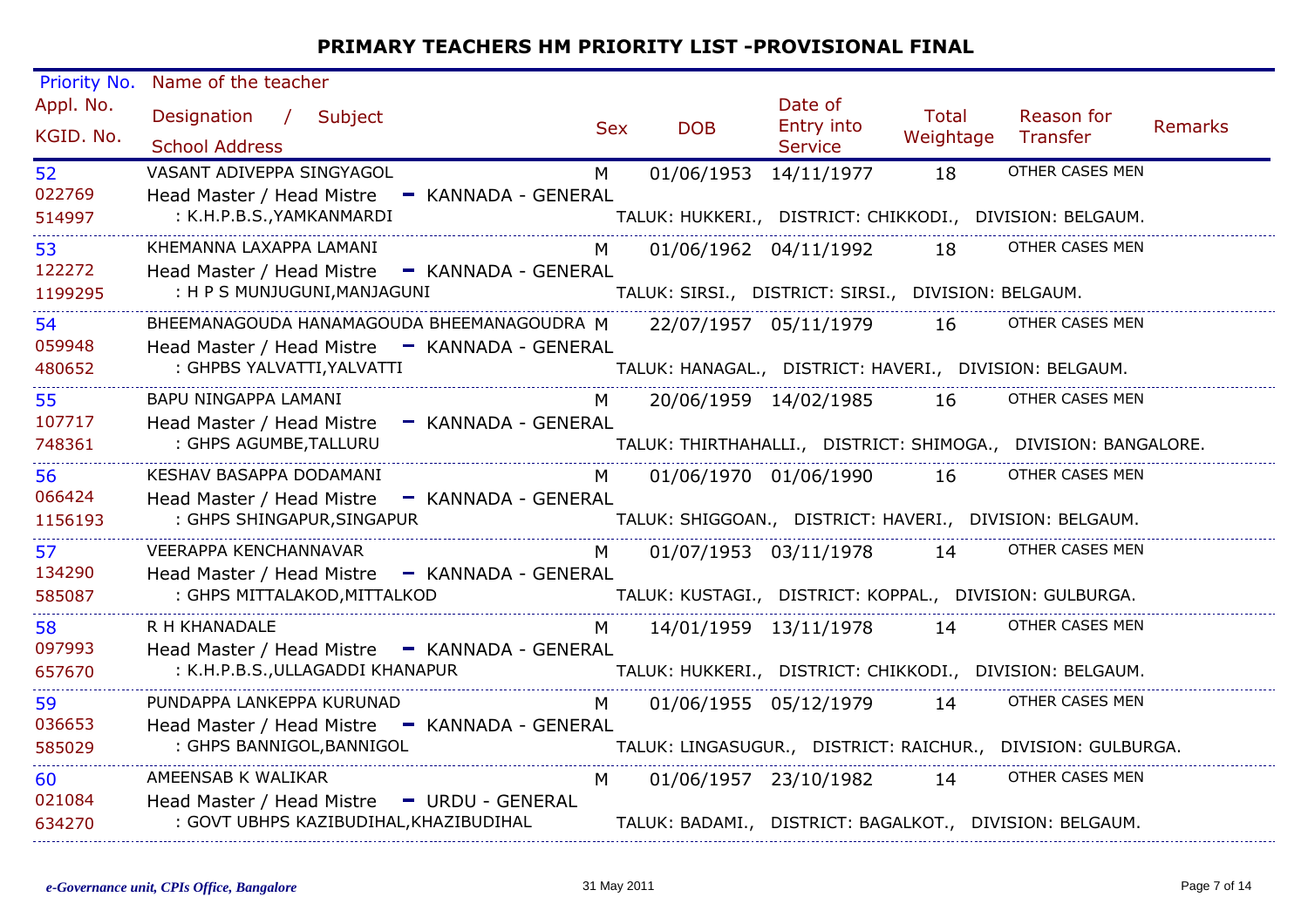| Priority No.            | Name of the teacher                                                                                             |            |                                                                                 |                                  |                           |                                                                               |                |
|-------------------------|-----------------------------------------------------------------------------------------------------------------|------------|---------------------------------------------------------------------------------|----------------------------------|---------------------------|-------------------------------------------------------------------------------|----------------|
| Appl. No.<br>KGID. No.  | Designation / Subject<br><b>School Address</b>                                                                  | <b>Sex</b> | <b>DOB</b>                                                                      | Date of<br>Entry into<br>Service | <b>Total</b><br>Weightage | Reason for<br>Transfer                                                        | <b>Remarks</b> |
| 61<br>015275<br>474454  | SHANKAR VITHAL HUGAR<br>Head Master / Head Mistre - KANNADA - GENERAL<br>: GOVT HPS SHIVOOR, SHIVOOR            | M          | 01/06/1954 13/11/1975                                                           |                                  | 12                        | OTHER CASES MEN<br>TALUK: AFZALPUR., DISTRICT: GULBARGA., DIVISION: GULBURGA. |                |
| 62<br>246968<br>1112412 | S S BELLUNDAGI<br>Head Master / Head Mistre - KANNADA - GENERAL<br>: K.H.P.S., YAKKANCHI                        |            | 01/06/1956 14/11/1978                                                           |                                  | 12                        | OTHER CASES MEN<br>TALUK: ATHANI., DISTRICT: CHIKKODI., DIVISION: BELGAUM.    |                |
| 63<br>019427<br>580115  | RAJASHEKHAR MAHANTAPPA TENGINAKAI<br>Head Master / Head Mistre - KANNADA - GENERAL<br>: GHPS JALIHAL, JALIHAL   | M          |                                                                                 | 28/07/1954 24/07/1980            | 12                        | OTHER CASES MEN<br>TALUK: SINDHANUR., DISTRICT: RAICHUR., DIVISION: GULBURGA. |                |
| 64<br>070317<br>1154795 | <b>ASHOK FAKKIRAPPA</b><br>Head Master / Head Mistre - KANNADA - GENERAL<br>: GHPS KANCHARAGATTI, KANCHARAGATTI | M          | TALUK: HAVERI., DISTRICT: HAVERI., DIVISION: BELGAUM.                           | 06/06/1966 16/06/1989            | 12                        | OTHER CASES MEN                                                               |                |
| 65<br>178090<br>499774  | TEJAPPA SIDDAPPA KATTIMANI<br>Cluster Resource Person ( - KANNADA - GENERAL<br>: CRC, KANDAKOOR, CRC, KANDAKOOR | M          | 04/08/1958 13/07/1981                                                           |                                  | 10                        | OTHER CASES MEN<br>TALUK: YADGIR., DISTRICT: YADGIRI., DIVISION: GULBURGA.    |                |
| 66<br>203514<br>581140  | SUDHAKAR C JANIVARAD<br>Head Master / Head Mistre - KANNADA - GENERAL<br>: GHPS MADINUR, MADINUR                | M          | 01/06/1961 20/01/1982<br>TALUK: KOPPAL., DISTRICT: KOPPAL., DIVISION: GULBURGA. |                                  | 10                        | OTHER CASES MEN                                                               |                |
| 67<br>175927<br>763202  | SHIVAJI LAXMAN NAIK<br>Head Master / Head Mistre - KANNADA - GENERAL<br>$:$ K.H.P.S., MALLAPUR $(S.A.)$         | M          | TALUK: GOKAK., DISTRICT: CHIKKODI., DIVISION: BELGAUM.                          | 01/06/1962 14/02/1985            | 10                        | OTHER CASES MEN                                                               |                |
| 68<br>110000<br>761873  | MAHADEV BALAPPA BHIMAGOL<br>Head Master / Head Mistre - KANNADA - GENERAL<br>: K.H.P.B.S., YAMKANMARDI          | M          |                                                                                 | 25/07/1960 15/02/1985            | 10                        | OTHER CASES MEN<br>TALUK: HUKKERI., DISTRICT: CHIKKODI., DIVISION: BELGAUM.   |                |
| 69<br>113955<br>761354  | S VITTHAL PRASAD<br>Head Master / Head Mistre<br>- KANNADA - GENERAL<br>: K.H.P.S., YADRAVI                     | M          |                                                                                 | 03/02/1961 15/02/1985            | 10                        | OTHER CASES MEN<br>TALUK: RAIBAG., DISTRICT: CHIKKODI., DIVISION: BELGAUM.    |                |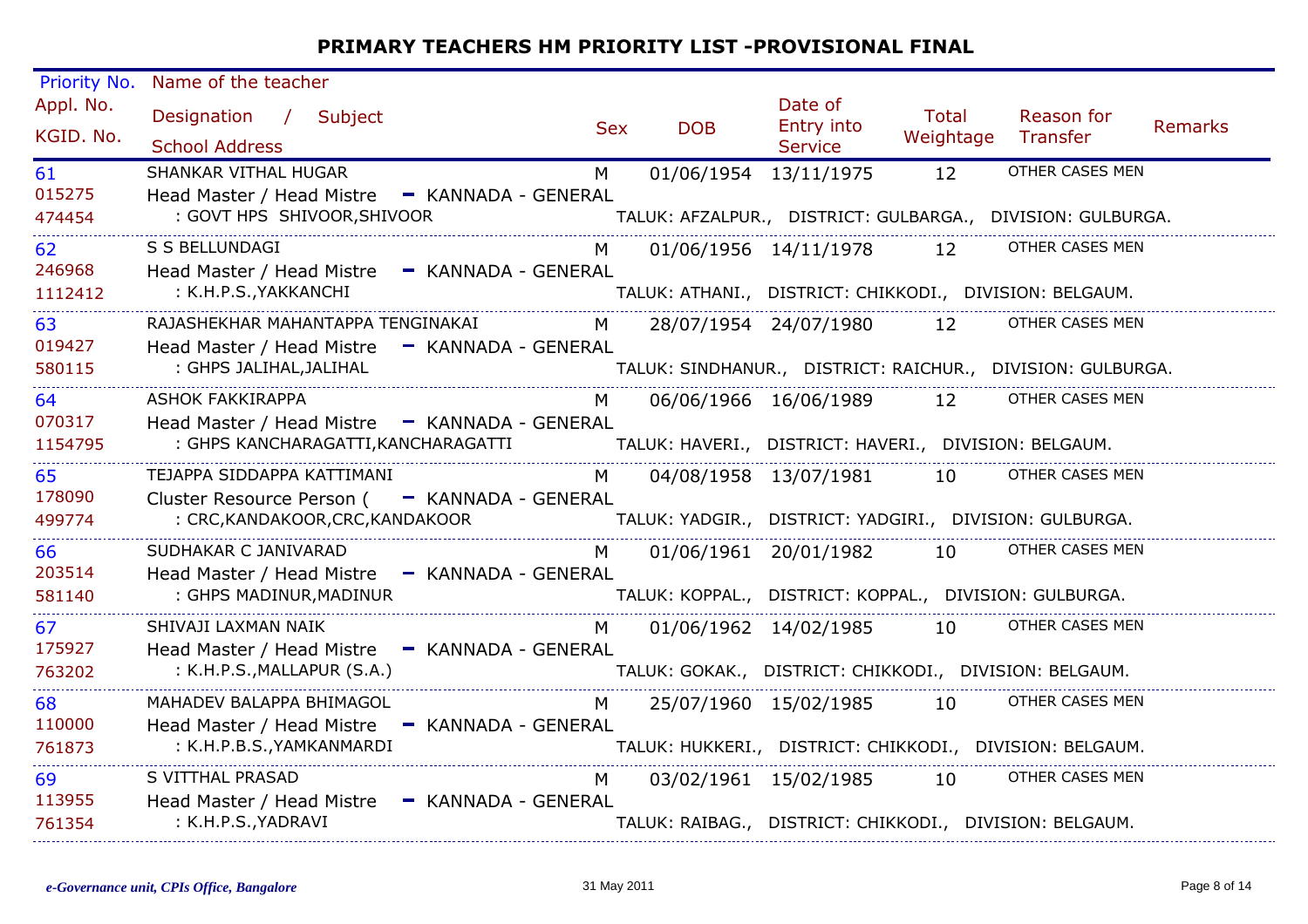| Priority No.            | Name of the teacher                                                                                                      |            |                                                                       |                                  |                    |                                                                                        |                |
|-------------------------|--------------------------------------------------------------------------------------------------------------------------|------------|-----------------------------------------------------------------------|----------------------------------|--------------------|----------------------------------------------------------------------------------------|----------------|
| Appl. No.<br>KGID. No.  | Designation / Subject<br><b>School Address</b>                                                                           | <b>Sex</b> | <b>DOB</b>                                                            | Date of<br>Entry into<br>Service | Total<br>Weightage | Reason for<br>Transfer                                                                 | <b>Remarks</b> |
| 70<br>091463<br>1879883 | KHALEEL AHEMADKHAN H HAKEEM<br>Head Master / Head Mistre - URDU - GENERAL<br>: GOVT UBHPS BILAGI, BILAGI WARD NO.2       | M          | 20/11/1964<br>TALUK: BILAGI., DISTRICT: BAGALKOT., DIVISION: BELGAUM. | 04/02/1990                       | 10                 | OTHER CASES MEN                                                                        |                |
| 71<br>118498<br>1381981 | SHIVANANDA MARAGUR<br>Head Master / Head Mistre - KANNADA - GENERAL<br>: GUPS, ARAMBODY, ARAMBODY                        |            |                                                                       | 08/12/1967 29/07/1994            | 10                 | OTHER CASES MEN<br>TALUK: BELTHANGADY., DISTRICT: DAKSHINA KANNADA., DIVISION: MYSORE. |                |
| 72<br>137295<br>859233  | REVANASIDDAPPA IRAPPA KANNUR<br>Head Master / Head Mistre - KANNADA - GENERAL<br>: GOVT HPS HINCHAGERA, HANCHAGERA       | M          |                                                                       | 01/11/1954 06/08/1979            | 8                  | OTHER CASES MEN<br>TALUK: AFZALPUR., DISTRICT: GULBARGA., DIVISION: GULBURGA.          |                |
| 73<br>005492<br>600538  | NIZAM USMANSAB NAGUR<br>Head Master / Head Mistre - URDU - GENERAL<br>: GOVT HPS URDU MANNUR, MANNUR                     | M          |                                                                       | 01/06/1958 08/07/1981            | 8                  | OTHER CASES MEN<br>TALUK: AFZALPUR., DISTRICT: GULBARGA., DIVISION: GULBURGA.          |                |
| 74<br>227891<br>762613  | SHIVAPUTRA BASAPPA DANDIGYAGOL<br>Head Master / Head Mistre - KANNADA - GENERAL<br>: K.H.P.S.KESTI,KESTI                 | M          | 01/06/1954 29/09/1982                                                 |                                  | 8                  | OTHER CASES MEN<br>TALUK: HUKKERI., DISTRICT: CHIKKODI., DIVISION: BELGAUM.            |                |
| 75<br>022664<br>763330  | IQBALAHAMED R NALABAND<br>Head Master / Head Mistre<br>- KANNADA - GENERAL<br>: U.H.P.S., YAMKANMARDI                    | M          |                                                                       | 01/08/1963 07/10/1982            | 8                  | OTHER CASES MEN<br>TALUK: HUKKERI., DISTRICT: CHIKKODI., DIVISION: BELGAUM.            |                |
| 76<br>137794<br>763790  | MADIVALAPPA VEERABHADRAPPA PATIL<br>Head Master / Head Mistre - KANNADA - GENERAL<br>: K.H.P.S., KABBUR                  | M          |                                                                       | 17/12/1959 22/10/1982            | 8                  | OTHER CASES MEN<br>TALUK: CHIKODI., DISTRICT: CHIKKODI., DIVISION: BELGAUM.            |                |
| 77<br>055483<br>1019431 | MALLIKARJUN BASAPPA TALAWAR<br>Head Master / Head Mistre - KANNADA - GENERAL<br>: GOVT HPS HIREPADASALGI, HIREPADASALAGI | M          |                                                                       | 01/11/1961 15/02/1985            | 8                  | OTHER CASES MEN<br>TALUK: JAMAKHANDI., DISTRICT: BAGALKOT., DIVISION: BELGAUM.         |                |
| 78<br>082272<br>7605761 | MOULAALI ABDUL RAZAK<br>Head Master / Head Mistre<br>- URDU - GENERAL<br>: U.H.P.S., NASLAPUR                            | M          | TALUK: RAIBAG., DISTRICT: CHIKKODI., DIVISION: BELGAUM.               | 10/08/1958 16/02/1985            | 8                  | OTHER CASES MEN                                                                        |                |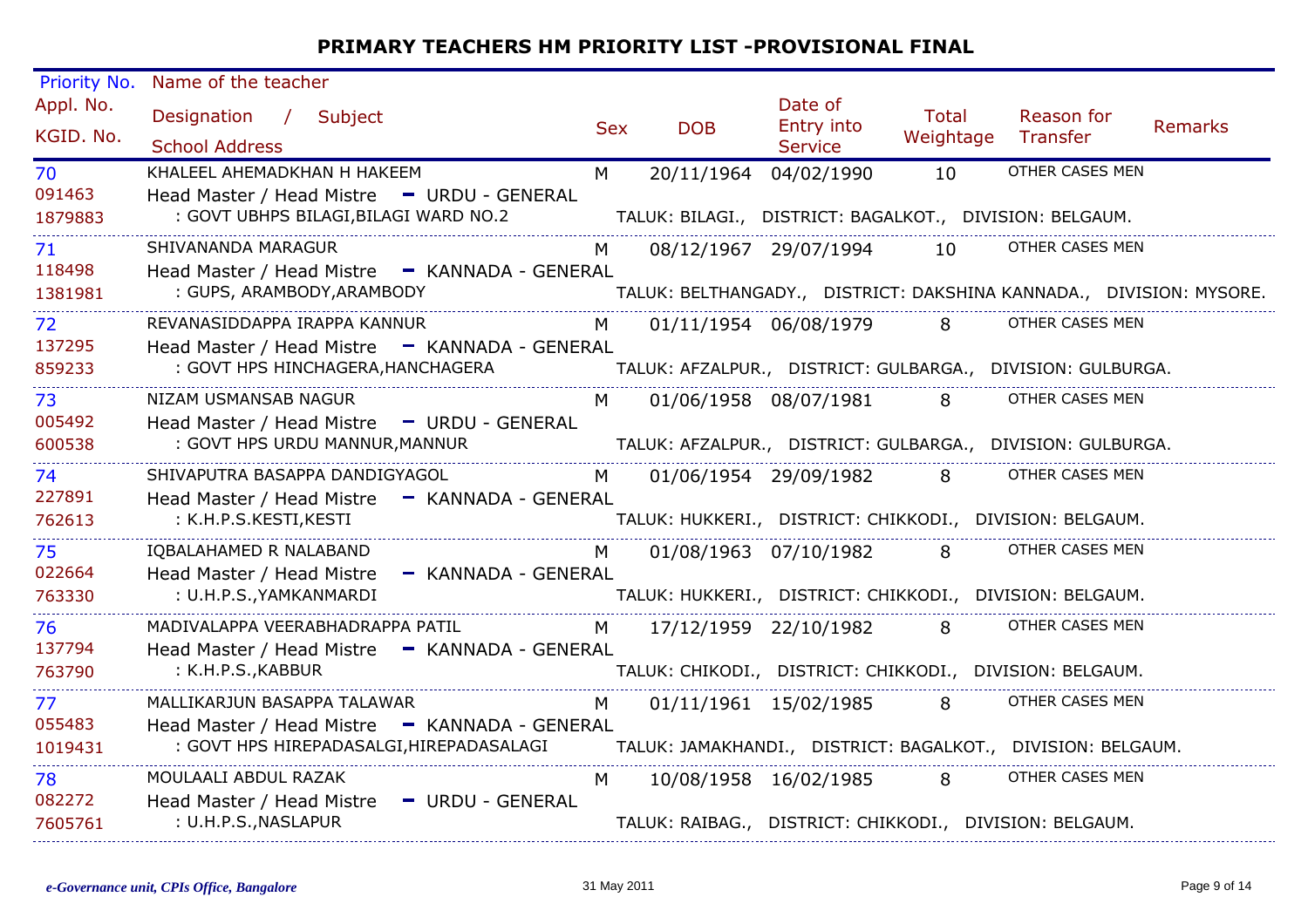| Priority No.            | Name of the teacher                                                                                                       |                |            |                                                                                       |                           |                                                                                                                |                |
|-------------------------|---------------------------------------------------------------------------------------------------------------------------|----------------|------------|---------------------------------------------------------------------------------------|---------------------------|----------------------------------------------------------------------------------------------------------------|----------------|
| Appl. No.<br>KGID. No.  | Designation / Subject<br><b>School Address</b>                                                                            | <b>Sex</b>     | <b>DOB</b> | Date of<br>Entry into<br><b>Service</b>                                               | <b>Total</b><br>Weightage | Reason for<br>Transfer                                                                                         | <b>Remarks</b> |
| 79<br>064343<br>1222368 | DUNDAPPA SABU KOLKAR<br>Head Master / Head Mistre - KANNADA - GENERAL<br>: CRC, VAJJAL, CRC, VAJJAL                       | M              |            | 01/06/1962 01/06/1985                                                                 | 8                         | OTHER CASES MEN<br>TALUK: SHORAPUR., DISTRICT: YADGIRI., DIVISION: GULBURGA.                                   |                |
| 80<br>134710<br>2283429 | <b>VENKAPPA</b><br>Head Master / Head Mistre - KANNADA - GENERAL<br>: GOVT HPS AZALAPUR, AZALAPUR                         |                |            | 01/02/1963 10/09/1985                                                                 | $8 -$                     | OTHER CASES MEN<br>TALUK: YADGIR., DISTRICT: YADGIRI., DIVISION: GULBURGA.                                     |                |
| 81<br>176517<br>1099497 | SHIVASHANKARAYA S NADAGOUDAR<br>Head Master / Head Mistre - KANNADA - GENERAL<br>: GHPS NARAKALADINNI, NARAKALADINNI      | M              |            | 22/07/1961 01/06/1989                                                                 | 8                         | OTHER CASES MEN<br>TALUK: LINGASUGUR.,   DISTRICT: RAICHUR.,   DIVISION: GULBURGA.                             |                |
| 82<br>007646<br>1099891 | SHIVAPPA SO TAYAPPA MULIMANI<br>Head Master / Head Mistre - KANNADA - GENERAL<br>: GHPS JANGAMARAHALLI, JANGAMARAHALLI    | M              |            | 01/06/1964 01/06/1989 8<br>TALUK: MANVI.,   DISTRICT: RAICHUR.,   DIVISION: GULBURGA. |                           | OTHER CASES MEN                                                                                                |                |
| 83<br>130895<br>1099211 | NINGAPPA DEVENDRAPPA BHOOTARADDI<br>Head Master / Head Mistre - KANNADA - GENERAL<br>: GHPS GHATTIRADDIHAL, GATTIREDDIHAL | M <sub>N</sub> |            | 01/02/1960 13/06/1989 8<br>TALUK: KOPPAL., DISTRICT: KOPPAL., DIVISION: GULBURGA.     |                           | OTHER CASES MEN                                                                                                |                |
| 84<br>057184<br>1099755 | GOVINDAPPA PANDAPPA HINDINAMANI<br>Head Master / Head Mistre - KANNADA - GENERAL<br>: GHPS MENADAL, MENADAL               | M <sub>N</sub> |            | 01/06/1967 13/07/1989                                                                 | 8                         | OTHER CASES MEN<br>TALUK: KUSTAGI., DISTRICT: KOPPAL., DIVISION: GULBURGA.                                     |                |
| 85<br>234412<br>1101349 | BASAPPA NAGAPPA MADIVALAR<br>Head Master / Head Mistre - KANNADA - GENERAL<br>: GHPS MARALI, MARALI                       | M.             |            | 01/01/1969 01/06/1990 8                                                               |                           | OTHER CASES MEN<br>TALUK: GANGAVATHI., DISTRICT: KOPPAL., DIVISION: GULBURGA.                                  |                |
| 86<br>074570<br>1164590 | MALLESHA V<br>Head Master / Head Mistre - KANNADA - GENERAL<br>: G HPS ANCHIPURA COLONY, BANNAGIRI                        | M              |            |                                                                                       |                           | 01/07/1955 06/06/1991 8 OTHER CASES MEN<br>TALUK: RAMANAGARA.,   DISTRICT: RAMANAGARA.,   DIVISION: BANGALORE. |                |
| 87<br>116634<br>1141608 | SAIFANMULK MUJAWAR<br>Head Master / Head Mistre - URDU - GENERAL<br>: GOVT HPS URDU MUDANOOR B, MUDANOOR B.               | M              |            | 10/11/1965 01/07/1991 8                                                               |                           | OTHER CASES MEN<br>TALUK: SHORAPUR., DISTRICT: YADGIRI., DIVISION: GULBURGA.                                   |                |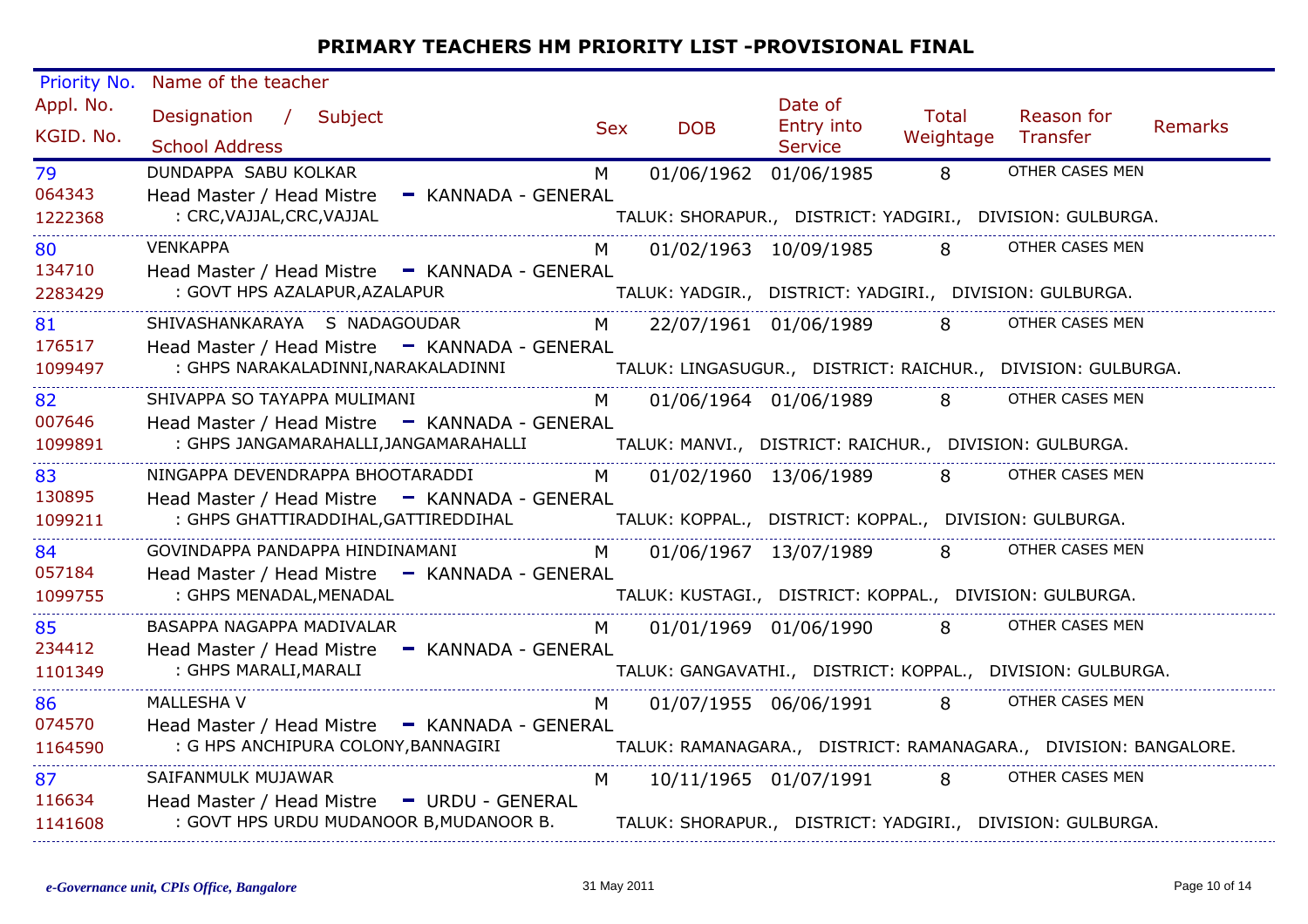| Priority No.            | Name of the teacher                                                                                                   |            |                                                                                   |                                         |                           |                                                                                |                |
|-------------------------|-----------------------------------------------------------------------------------------------------------------------|------------|-----------------------------------------------------------------------------------|-----------------------------------------|---------------------------|--------------------------------------------------------------------------------|----------------|
| Appl. No.<br>KGID. No.  | Designation / Subject<br><b>School Address</b>                                                                        | <b>Sex</b> | <b>DOB</b>                                                                        | Date of<br>Entry into<br><b>Service</b> | <b>Total</b><br>Weightage | Reason for<br>Transfer                                                         | <b>Remarks</b> |
| 88<br>238751<br>1271222 | USMAN PASHA MEHABOOBSAB BARIINAMDAR<br>Head Master / Head Mistre - URDU - GENERAL<br>: GOVT UB HPS ADIHUDI, ADIHUDI   | M          | 01/06/1965 21/07/1994                                                             |                                         | 8                         | OTHER CASES MEN<br>TALUK: JAMAKHANDI., DISTRICT: BAGALKOT., DIVISION: BELGAUM. |                |
| 89<br>227033<br>546392  | SRI B B PATIL<br>Head Master / Head Mistre - KANNADA - GENERAL<br>: HPS SULLA, SULLA                                  |            | TALUK: HUBLI., DISTRICT: DHARWAD., DIVISION: BELGAUM.                             | 01/08/1956 06/11/1979                   | 7.5                       | OTHER CASES MEN                                                                |                |
| 90<br>098902<br>631786  | J S SOUDAGAR<br>Head Master / Head Mistre - URDU - GENERAL<br>: GOVT UGS BADAMI, BADAMI WARD NO.9                     | M          |                                                                                   | 09/10/1954 18/10/1979                   | 6                         | OTHER CASES MEN<br>TALUK: BADAMI.,   DISTRICT: BAGALKOT.,   DIVISION: BELGAUM. |                |
| 91<br>246738<br>758385  | N A NAGARBOUDI<br>Head Master / Head Mistre - URDU - GENERAL<br>: U.H.P.S., SHIRGUPPI                                 | M          |                                                                                   | 01/06/1959 28/06/1981 6                 |                           | OTHER CASES MEN<br>TALUK: KAGWAD., DISTRICT: CHIKKODI., DIVISION: BELGAUM.     |                |
| 92<br>132993<br>758385  | NOORAHMED A NAGARBOUDI<br>Head Master / Head Mistre - URDU - GENERAL<br>: U.H.P.S., SHIRGUPPI                         | M          |                                                                                   | 01/06/1959 28/06/1981 6                 |                           | OTHER CASES MEN<br>TALUK: KAGWAD., DISTRICT: CHIKKODI., DIVISION: BELGAUM.     |                |
| 93<br>004480<br>699532  | ARUNACHALASHIVA MALLAYYA MATHAD<br>Head Master / Head Mistre - KANNADA - GENERAL<br>: GHPS NAIEKERUR, NAIKERUR        |            | M 10/08/1960 25/07/1983<br>TALUK: SAVANUR., DISTRICT: HAVERI., DIVISION: BELGAUM. |                                         | $6 \quad \sigma$          | OTHER CASES MEN                                                                |                |
| 94<br>098541<br>401     | SUKRU TULASU GOUDA<br>Head Master / Head Mistre - KANNADA - GENERAL<br>: H P S RAGIHOSALLI, HEBRE                     | M.         | TALUK: SIRSI., DISTRICT: SIRSI., DIVISION: BELGAUM.                               | 01/06/1952 01/06/1985                   | $6 \quad$                 | OTHER CASES MEN                                                                |                |
| 95<br>012044<br>1154644 | MALLIKAJRUN SHIVAPPA HULLALLI<br>Head Master / Head Mistre - KANNADA - GENERAL<br>: GHPS NEERALAGI, NEERALGI M GUTTAL | M          | TALUK: HAVERI., DISTRICT: HAVERI., DIVISION: BELGAUM.                             | 04/02/1958 01/06/1985                   | $6 \quad$                 | OTHER CASES MEN                                                                |                |
| 96<br>153756<br>76159   | MARUTI BHIMA SANADI<br>Cluster Resource Person ( - KANNADA - GENERAL<br>: CRC, MAJALATTI, CRC, MAJALATTI              | M          |                                                                                   | 14/09/1956 04/06/1985                   | $6 \quad \blacksquare$    | OTHER CASES MEN<br>TALUK: CHIKODI., DISTRICT: CHIKKODI., DIVISION: BELGAUM.    |                |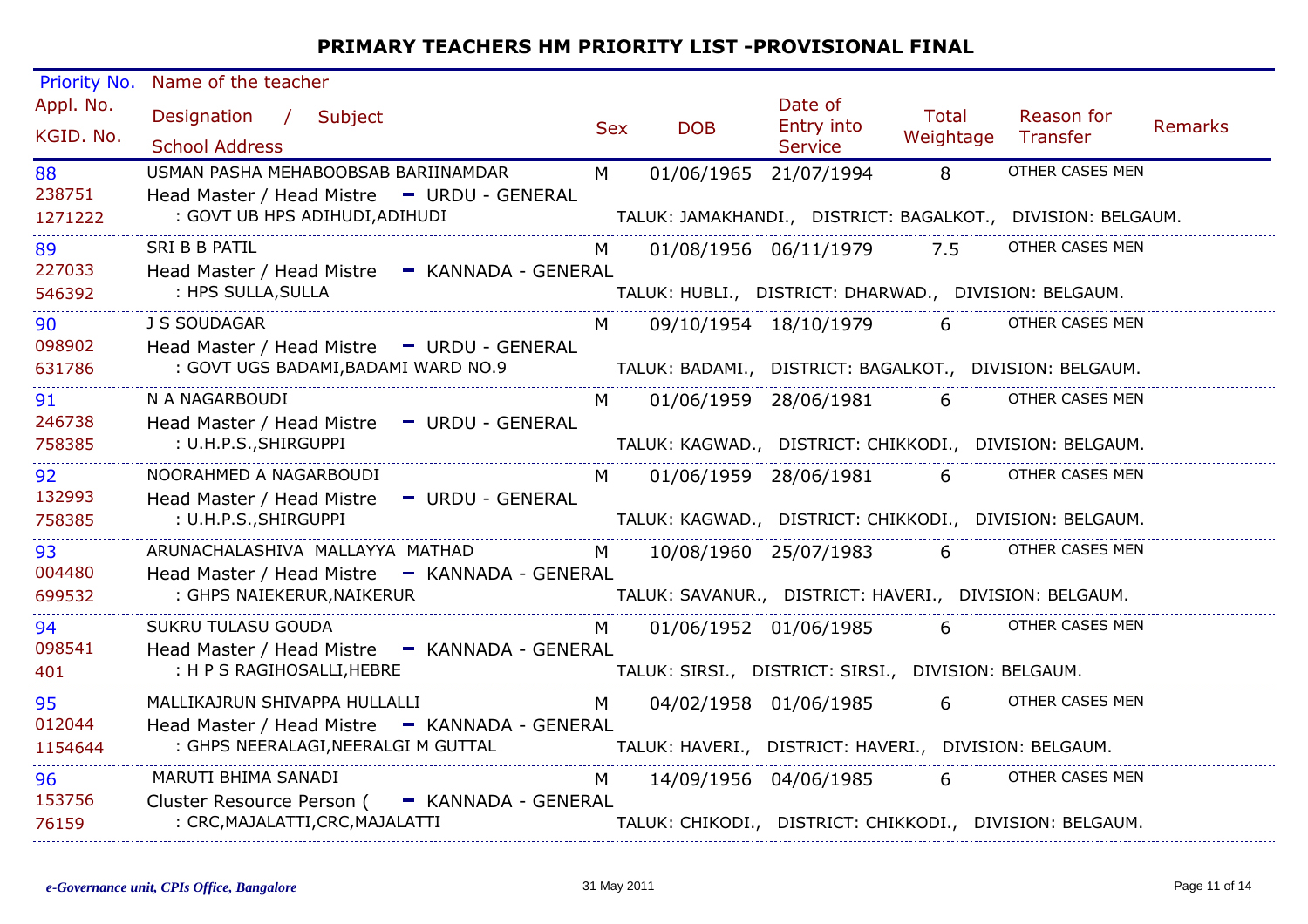| Priority No.           | Name of the teacher                                                                  |            |                       |                                                        |                           |                                                               |                |
|------------------------|--------------------------------------------------------------------------------------|------------|-----------------------|--------------------------------------------------------|---------------------------|---------------------------------------------------------------|----------------|
| Appl. No.<br>KGID. No. | Designation / Subject<br><b>School Address</b>                                       | <b>Sex</b> | <b>DOB</b>            | Date of<br>Entry into<br><b>Service</b>                | <b>Total</b><br>Weightage | Reason for<br>Transfer                                        | <b>Remarks</b> |
| 97                     | RAJASHEKHAR SANGAPPA HOLIKATTI                                                       | M          | 01/03/1964 02/07/1985 |                                                        | 6                         | OTHER CASES MEN                                               |                |
| 002195<br>791290       | Head Master / Head Mistre - KANNADA - GENERAL<br>: GOVT HPS MARNAL, MARANAL          |            |                       |                                                        |                           | TALUK: SHORAPUR., DISTRICT: YADGIRI., DIVISION: GULBURGA.     |                |
| 98                     | KHWAJAMAINODDIN MOHAMMEDHUSEN MULLA                                                  | M          |                       | 05/02/1966 23/12/1988                                  | $6 \quad$                 | OTHER CASES MEN                                               |                |
| 039875<br>1108060      | Head Master / Head Mistre - KANNADA - GENERAL<br>: K.H.P.S., NAGARMUNNOLI            |            |                       |                                                        |                           | TALUK: CHIKODI., DISTRICT: CHIKKODI., DIVISION: BELGAUM.      |                |
| 99                     | ASHOK MALLANAGOUDA GOUDAR                                                            | M          |                       | 01/04/1969 15/06/1989                                  | 6                         | OTHER CASES MEN                                               |                |
| 054188<br>1017467      | Head Master / Head Mistre - KANNADA - GENERAL<br>: GOVT HPS KHYAD, KHYAD             |            |                       |                                                        |                           | TALUK: BADAMI., DISTRICT: BAGALKOT., DIVISION: BELGAUM.       |                |
| 100                    | <b>B G SHIRUR</b>                                                                    | M          |                       | 01/06/1965 18/08/1989 6                                |                           | <b>OTHER CASES MEN</b>                                        |                |
| 176835<br>1155140      | Head Master / Head Mistre - KANNADA - GENERAL<br>: GHPS KARADAGI, KARADAGI           |            |                       | TALUK: SAVANUR., DISTRICT: HAVERI., DIVISION: BELGAUM. |                           |                                                               |                |
| 101                    | BANDAGISA HUSAINSA TELSANG                                                           | M          |                       | 01/06/1967 16/09/1989                                  | $6 \qquad$                | OTHER CASES MEN                                               |                |
| 085819<br>1112174      | Head Master / Head Mistre - URDU - GENERAL<br>: U.H.P.S.SATTI,SATTI                  |            |                       |                                                        |                           | TALUK: ATHANI., DISTRICT: CHIKKODI., DIVISION: BELGAUM.       |                |
| 102<br>011706          | MAHABOOBSAB D VANTI<br>Head Master / Head Mistre - URDU - GENERAL                    | M.         | 22/07/1963 13/02/1990 |                                                        | $6 \quad$                 | OTHER CASES MEN                                               |                |
| 1031287                | : HPS KARIYALA, KARIYALA                                                             |            |                       |                                                        |                           | TALUK: HIRIYUR., DISTRICT: CHITRADURGA., DIVISION: BANGALORE. |                |
| 103                    | PANDAPPA RAMAPPA KALLOLLI                                                            | M.         |                       | 08/01/1959 17/07/1981                                  | 4.5                       | OTHER CASES MEN                                               |                |
| 208990<br>517136       | Head Master / Head Mistre - KANNADA - GENERAL<br>: K.H.P.S. TURANUR, TURANUR         |            |                       |                                                        |                           | TALUK: RAMDURG., DISTRICT: BELGAUM., DIVISION: BELGAUM.       |                |
| 104                    | SIDDARAM BARDOL                                                                      | M          |                       | 01/06/1961 25/06/1981                                  | $\overline{4}$            | OTHER CASES MEN                                               |                |
| 053348<br>715341       | Head Master / Head Mistre - KANNADA - GENERAL<br>: GOVT HPS KARAKIHALLI, KARAKIHALLI |            |                       |                                                        |                           | TALUK: SHAHAPUR., DISTRICT: YADGIRI., DIVISION: GULBURGA.     |                |
| 105<br>246281          | M B KARAJAGI<br>Head Master / Head Mistre - URDU - GENERAL                           | M          |                       | 08/06/1958 03/08/1981                                  | $\overline{4}$            | OTHER CASES MEN                                               |                |
| 984119                 | : U.H.P.S. BALLIGERI, BALLIGERI                                                      |            |                       |                                                        |                           | TALUK: ATHANI., DISTRICT: CHIKKODI., DIVISION: BELGAUM.       |                |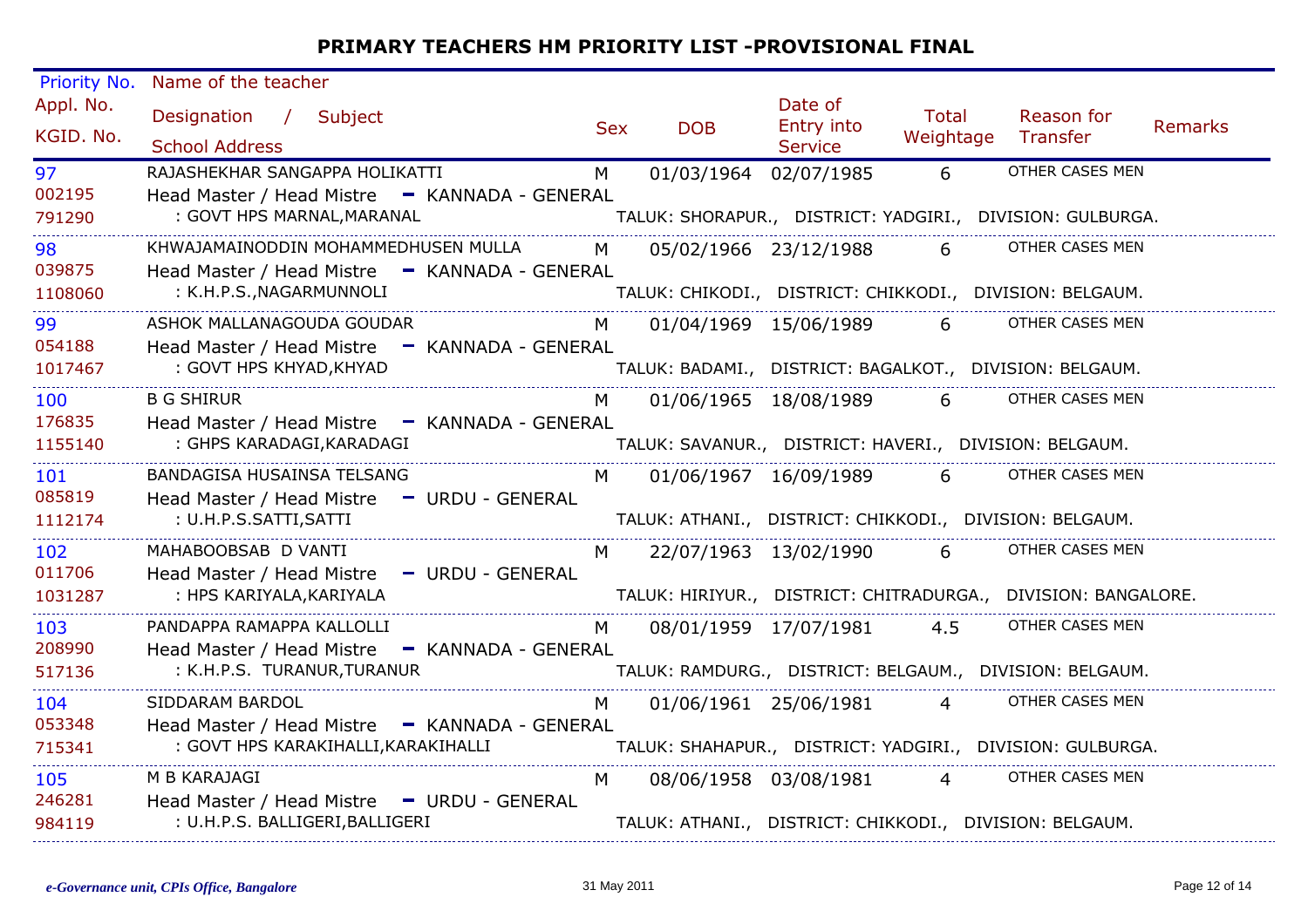| Priority No.           | Name of the teacher                                                              |            |            |                                                        |                               |                                                                     |                |  |  |
|------------------------|----------------------------------------------------------------------------------|------------|------------|--------------------------------------------------------|-------------------------------|---------------------------------------------------------------------|----------------|--|--|
| Appl. No.<br>KGID. No. | Designation / Subject<br><b>School Address</b>                                   | <b>Sex</b> | <b>DOB</b> | Date of<br>Entry into<br>Service                       | <b>Total</b><br>Weightage     | Reason for<br>Transfer                                              | <b>Remarks</b> |  |  |
| 106                    | MARUTI YALLAPPA REMAYI                                                           | M          |            | 18/12/1966 24/12/1988                                  | $\overline{4}$                | OTHER CASES MEN                                                     |                |  |  |
| 021376<br>1928837      | Head Master / Head Mistre<br>- KANNADA - GENERAL<br>: K.H.P.S., YADDALGUDD       |            |            | TALUK: GOKAK., DISTRICT: CHIKKODI., DIVISION: BELGAUM. |                               |                                                                     |                |  |  |
| 107                    | BASAVANT TAMMANNA MINAJAGI                                                       | M          |            | 01/09/1960 01/06/1989                                  | $\overline{4}$ $\overline{1}$ | OTHER CASES MEN                                                     |                |  |  |
| 065517<br>1116340      | Head Master / Head Mistre - KANNADA - GENERAL<br>: GOVT HPS MASKAL, MASKAL       |            |            | TALUK: AURAD., DISTRICT: BIDAR., DIVISION: GULBURGA.   |                               |                                                                     |                |  |  |
| 108                    | <b>BASAPPA BHAJANTRI</b>                                                         | M          |            | 01/06/1968 01/06/1990                                  | $\overline{4}$                | OTHER CASES MEN                                                     |                |  |  |
| 135238<br>1102309      | Head Master / Head Mistre - KANNADA - GENERAL<br>: GHPS MATTUR, MATTUR           |            |            |                                                        |                               | TALUK: LINGASUGUR., DISTRICT: RAICHUR., DIVISION: GULBURGA.         |                |  |  |
| 109                    | SHIVANANDA KOLI                                                                  | M          |            | 01/06/1970 07/06/1990                                  | $\overline{4}$                | OTHER CASES MEN                                                     |                |  |  |
| 154493<br>1100276      | Head Master / Head Mistre - KANNADA - GENERAL<br>: HPS BUKKANAHATTI., BUKKANATTI |            |            |                                                        |                               | TALUK: SINDHANUR., DISTRICT: RAICHUR., DIVISION: GULBURGA.          |                |  |  |
| 110<br>085022          | CHANNAPPA SAYABANNA GONDHALE<br>Head Master / Head Mistre - KANNADA - GENERAL    | M          |            | 01/06/1967 08/03/1991                                  | $\overline{4}$                | OTHER CASES MEN                                                     |                |  |  |
| 1223018                | : GOVT HPS JAMALPUR TANDA, JAMALPUR D.TANDA                                      |            |            |                                                        |                               | TALUK: SHORAPUR., DISTRICT: YADGIRI., DIVISION: GULBURGA.           |                |  |  |
| 111<br>054194          | MADIVALAPPA<br>Head Master / Head Mistre - KANNADA - GENERAL                     | M.         |            | 01/06/1969 24/09/1992                                  | $\overline{4}$                | OTHER CASES MEN                                                     |                |  |  |
| 1399743                | : GOVT KANYA HPS WANADURGA, WANADURGA                                            |            |            |                                                        |                               | TALUK: SHAHAPUR., DISTRICT: YADGIRI., DIVISION: GULBURGA.           |                |  |  |
| 112<br>109059          | ISMAIL GUDULAL BAGALI<br>Head Master / Head Mistre - URDU - GENERAL              | M.         |            | 01/06/1957 22/01/1996                                  | $\overline{4}$                | OTHER CASES MEN                                                     |                |  |  |
| 1397016                | : GOVT HPS URDU HUNASAGI, HUNASAGI                                               |            |            |                                                        |                               | TALUK: SHORAPUR., DISTRICT: YADGIRI., DIVISION: GULBURGA.           |                |  |  |
| 113                    | <b>DHENU NAIK</b>                                                                | M          |            | 01/01/1966 21/06/1997                                  | $\overline{4}$                | OTHER CASES MEN                                                     |                |  |  |
| 114583<br>1432361      | Head Master / Head Mistre - KANNADA - GENERAL<br>: GUPS, PERIADKA, CHIBIDRE      |            |            |                                                        |                               | TALUK: BELTHANGADY., DISTRICT: DAKSHINA KANNADA., DIVISION: MYSORE. |                |  |  |
| 114<br>027222          | CHANDRAPPA BHEEMAPPA BANGER<br>Head Master / Head Mistre - KANNADA - GENERAL     | M          |            | 01/04/1964 19/11/1999                                  | $\overline{4}$                | OTHER CASES MEN                                                     |                |  |  |
| 1890009                | : H P S GOUDSAD, ANMOD                                                           |            |            | TALUK: JOIDA., DISTRICT: SIRSI., DIVISION: BELGAUM.    |                               |                                                                     |                |  |  |